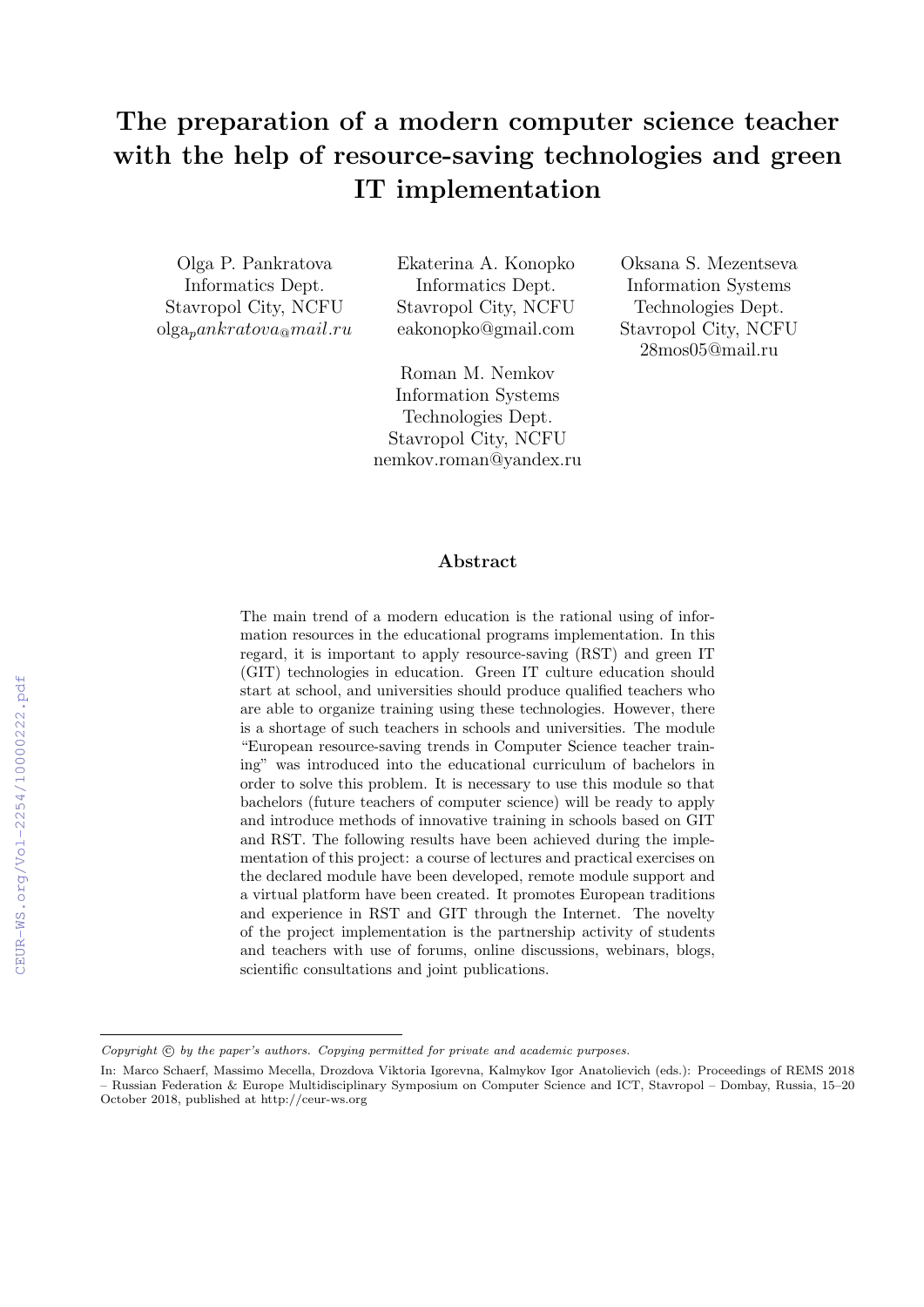# 1 Introduction

The problem of resource-saving is not new, it has remained relevant during the existence of mankind. Scientists around the world are trying to find the ways to solve it. Recently there are new concepts, technologies and activities that related to resource-saving activities, for example: technical, economic, scientific and information activities. Along with this, methods, processes, complexes of organizational and technical measures which are related to rational and economical using of resources are also considered. The adjective "green" is a fairly new term in combination with these areas of activity. It is accepted to understand as ecological, safe, economical. However, until recently the issue of formation of economic, information, legal cultures in combination with RST and GIT [1, 2] was not raised and was considered in the educational system. At the same time, the rational using of information resources in the implementation of educational programs has gradually become the main tendency of modern education. Thus, the strategy of the educational process transition and the management of education for new methods with using of RST and GIT is an urgent task.

In the world practice, resource conservation is viewed from different angles: as saving natural, energy, labor, financial, time, production, intellectual and other types of resources. Resource-saving are an actual problem and have a long history. Back in 1992, the Energy Star project was launched in the USA by the Environmental Protection Agency. The essence of it was to encourage voluntary energy efficiency trends in the development of monitors, climate control equipment and other products and technologies. Later Australia, Canada, Japan, New Zealand, Taiwan and the European Union joined this program.

Russia does not stand aside from this problem. Resource-saving is one of the priorities of the country's economy. The State Program "Energy Saving and Improving Energy Efficiency for the Period to 2020" [3] was accepted in Russia. Projects in this area are constantly being implemented in various regions of the country, for example:

- The Project "Resource-saving. Choosing the Future", Omsk [4] was aimed at raising the level of the population awareness in issues of efficient using of resources (water, energy, heat) in everyday life;
- The project "Resource-saving (Energy)", Moscow [5] was devoted to the formation of basic theoretical knowledge of resource-saving technologies in everyday life and school. This project is of particular importance because it is aimed at fostering a resource-saving culture among the young generation of Russia population.

The Tempus-Project "Fostering Innovations on Green Computing and Communications (GREENCO)" (the grant from the University of New Cassella, Great Britain) was successfully implemented in 2012-2016 in the North Caucasus Federal University. The project was devoted to the implementation of advanced technologies for resource-saving and energy efficiency in the IT-industry. There are other examples, such as, the TEMPUS-GREENCO Green Computing and Communication project was implemented in Ukraine. As a result, the twovolume edition of "Green IT Engineering", ed. Kharchenko V.S. was published in 2014. It contains lecture materials for master's, doctoral's courses and trainings. We have thoroughly studied the experience of implementing these projects and related materials. This experience has become valuable for our study.

The analysis of existing means of activity, the study of the advanced European countries experience in the field of resource saving formed the understanding that the education of GIT culture should start from school, and universities should produce qualified teachers who can organize teaching using resource-saving technologies. However, there are not enough such highly qualified teachers in educational organizations. Thus, despite the fact that many different projects of the resource-saving area have already been organized and conducted, it is a new direction and it is the subject of our research.

The aim of the research is to propose a strategy for introducing resource-saving technologies and green IT into the training of future teachers and for Russian education.

## 2 Main Part

#### 2.1 Description of The Model of Preparing Students for Resource-Saving Activities

The project "European Trends in Resource-saving in Teacher Training for Informatics" (586905-EPP-1-2017- 1-EN-EPPJMO-MODULE) began in 2017 at the North Caucasus Federal University with the support of the Erasmus + Program Foundation (Jean Monnet Foundation). This project is used to introduce a unique educational program in the process of training bachelors. The program is based on the best European experience in RST and GIT.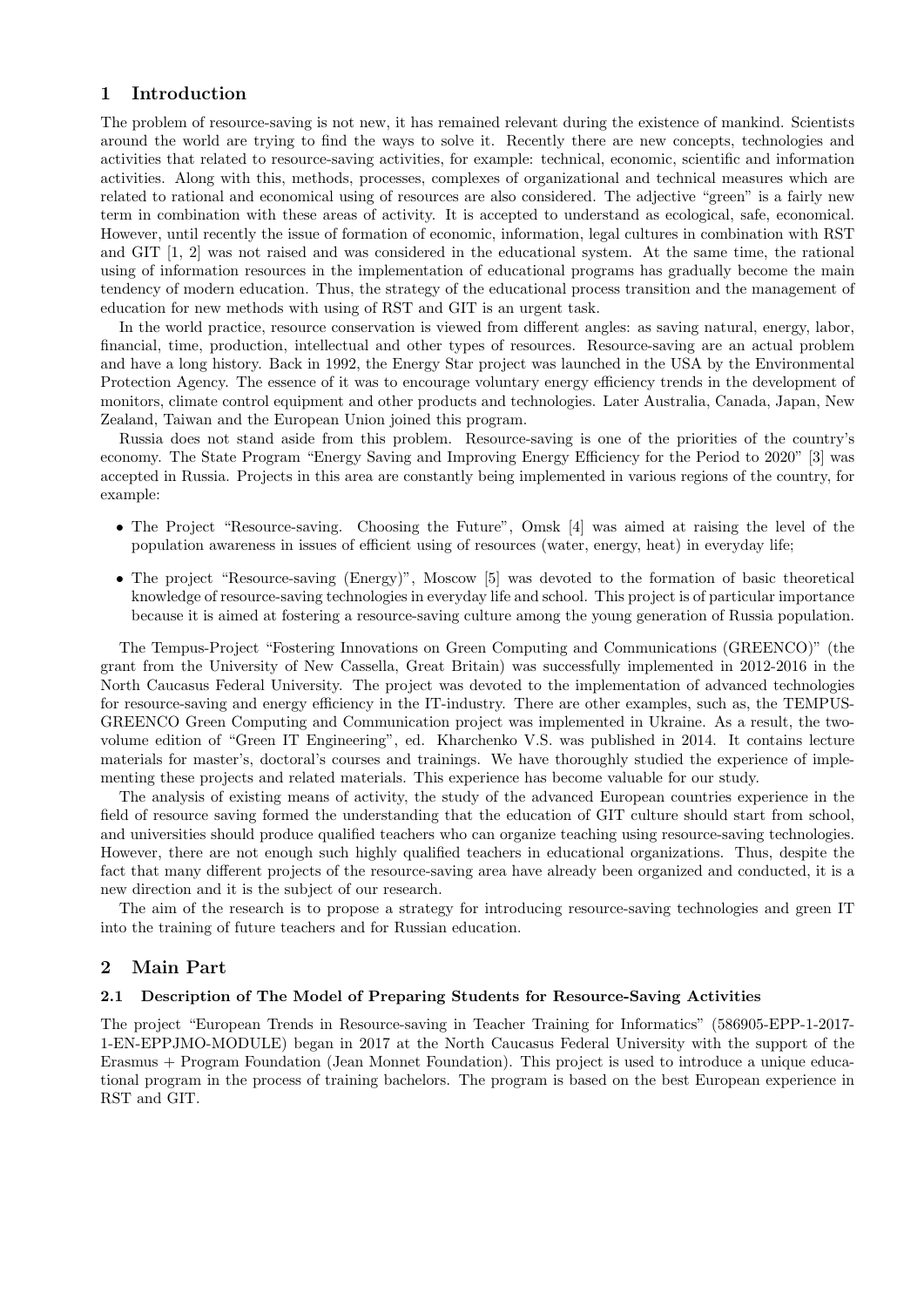This project is directed at formation of abilities of the future teachers in the spheres of computer science to resource-saving activity, to introduction of educational innovative GIT and RST in schools. The developed author's model of the computer science future teachers preparation for resource-saving activities was presented in [6]. This model consists of several parts interrelated. It was the basis of the project (see Fig. 1).

The conceptual unit of the model contains:

- Requirements for the level of bachelor's training: the formation of willingness for resource-saving activities;
- Tasks that specify the goal in each individual case: the willingness to introduce innovative methods of learning in the educational process of the school on the ba-sis of GIT; willingness formation to use RST;
- Approaches: interdisciplinary, systemic and personal-activity, which create the most optimal conditions for achieving the goal;
- The principles of system, scientific, effectiveness, openness, consciousness and activity suitable for achieving the goal.

The content unit contains training components that provide scientific-pedagogical, psychological, methodological support to the educational process in various forms of presentation (information and reference materials and educational materials of the module, electronic resources, a virtual platform created for remote module support, etc.)

The organizational unit is the implementation of the function of the educational process managing. It represents the development of a set of methods, forms and tools that are modeled taking into account the conditions for organizing classrooms, extracurricular and independent work of students.

The technological unit includes the implementation of selected educational technologies. They help a student develop professionally, intellectually, emotionally and socially.

The technical unit is a means of teaching: software and hardware, devices, specialized simulators and computer modeling tools, automation of scientific research, extra-curricular and organizational-managerial activities, and computer communications [7].

The diagnostic unit contains pedagogical evaluation (knowledge control systems: rating, computer testing, portfolio, accumulation systems), levels, criteria and indices of competence of students, results (willingness to resource-saving activities [8]).

#### 2.2 Module Presentation and Methods Description of Preparation for The Module

It should be noted that pedagogical education has been in the center of attention not only of higher education specialists, but also of the pedagogical community, both in Russia and abroad in recent years. Training a teacher for educational and productive pedagogical activity using new teaching technologies causes the greatest problems. In order to solve this problem, we must introduce innovative courses in the educational process.

Currently, the North-Caucasus Federal University prepares bachelors of pedagogical education on the profile "Computer Science and Information Technologies in Education". The module "European Trends in Resourcesaving in the Teaching of Informatics Teachers" is being implemented within the framework of this educational program. Students learn European methods of innovative education based on GIT during classroom activities and independent work. They also study the possibilities of RST with the purpose of their application in educational activities.

The methodology of the project is to integrate the static and dynamic elements of the course into the learning process. The novelty of the project is the implementation of an individual approach to the formation of various components of willingness to resource-saving activities in future teachers. At the theoretical level, axiologic (the system of an individual values motivating a student for resource-saving activities) and cognitive (the system of necessary competences about the theoretical and methodological foundations of resource-saving) components of willingness are formed with the help of video lectures, webinars, online discussions. The practical work organized in the form of debates, discussions, round tables facilitates the acquisition of skills in resource-saving activities by students. In addition, the partnership activity of teachers and students in the form of project activities, forums, online discussions, webinars, blogs, scientific consultations and joint publications is a methodical novelty of the project.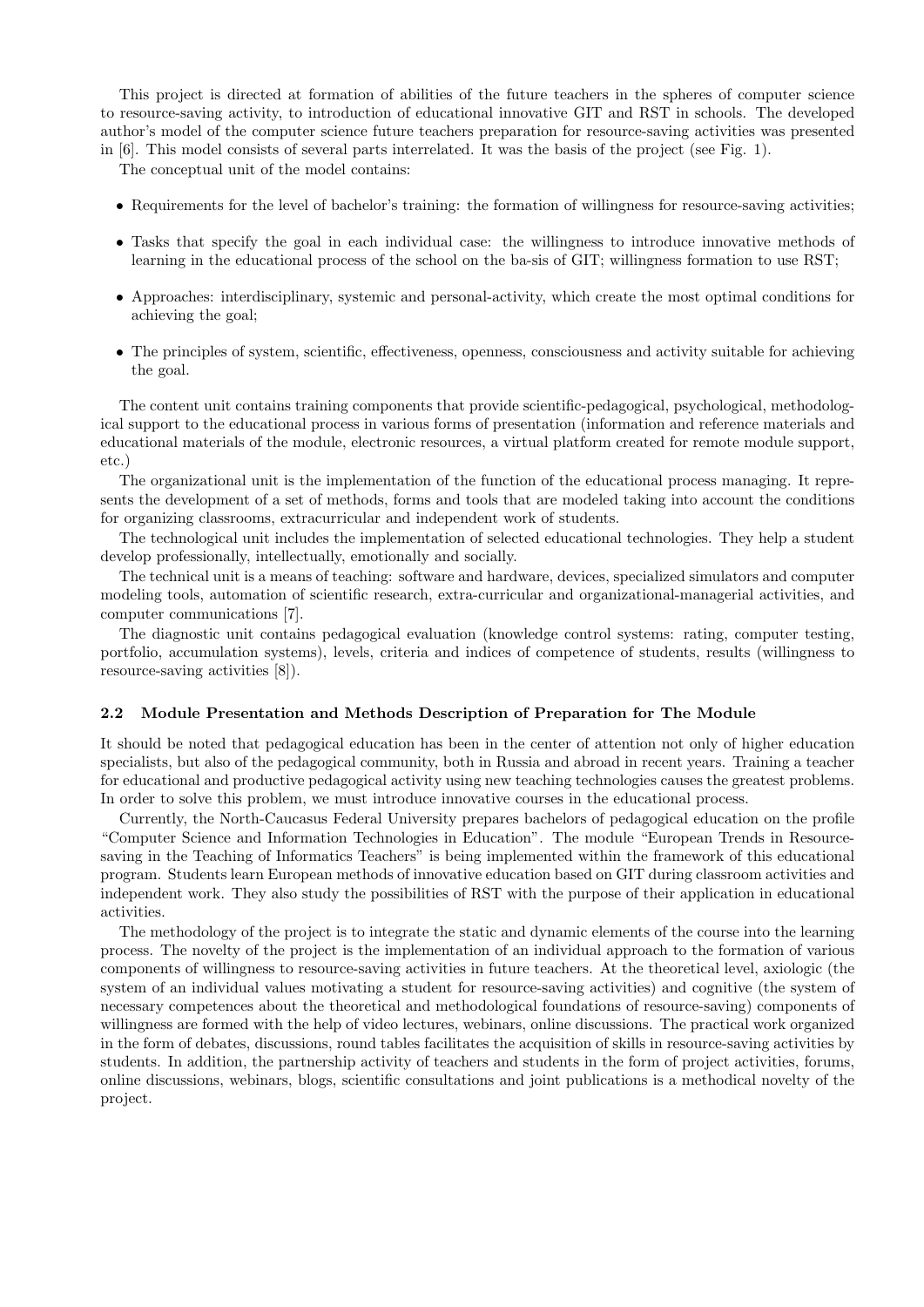#### 2.3 Project Implementation Technologies

We relied on the accumulated world experience in education with the use of technologies for the implementation of the project. In general, the elements of online learning are used in the most leading foreign and Russian universities or "mixed education" is practiced. The list of IT-technologies used in education is constantly expanding, including through new social media and web 2.0 services. The number of implemented educational innovations is increasing (for example, mass free online courses). Significant experience in organizing distance learning and online courses has been accumulated in the world and in Russia. We believe that this experience will be useful in implementing the announced project.

The distance module support was established during the first year of the project implementation in the NCFU in Training Management System (https://el.ncfu.ru). Lectures and practicals for the module work are presented on the remote platform. This allows students not only listen theoretical materials and perform practical tasks of the module in classroom sessions, but independently remotely work with theory and practice and consolidate the acquired knowledge and skills.

The module includes lectures using various forms of training: multimedia technologies, interactive methods, discussions, reviews, videos. The lecture course introduces students to the European approach of resource-saving and green IT. It provides theoretical basis for understanding of resource-saving activities and forms a willingness to implement GIT into schools.

The following issues are discussed at the lectures: a review of EU legislation in the field of resource-saving and IT, the concept and classification of RST, European and Russian experience in resource-saving, energy saving technologies and world experience in energy saving, modern infocommunication and tablet technologies from the standpoint of RST, technical means for implementing resource-saving information processes, free software as a RST, electronic libraries and tablet technology as a re-source for the conservation of wood raw materials, GIT, cloud services as part of GIT, intellectual resources and its resource conservation through information technology and artificial intelligence, resources saving educational technologies.

The module provides practical classes for concepts that are more serious and obtaining additional skills for applying European methods of innovative learning based on green information technologies.

The cycle of practical classes allows:

- To get practical skills of resource-saving activities for future teachers of computer science;
- To form a willingness to introduce innovative methods of teaching in the educational process of the school on the basis of GIT;
- To get skills of RST applying. Practical work includes project research, business and educational games, discussions, case study, problem training, brainstorming, solving resource-saving problems, creating mental maps, etc. Practical work allows:
- To get skills of resource-saving activity through the use of the tablet and mobile technologies, electronic libraries;
- To study power consumption of information input and output devices and computer devices;
- To get an idea about cloud services as an element of GIT;
- To consider e-learning from the perspective of resource-saving educational technologies and analysis of the specifics of applying GIT in education.

Practical studies include the research of successful European and Russian projects implemented in the field of resource-saving.

Remote access to theoretical and practical material provides feedback to students in the form of questions and assignments on the subject of the module that students must complete and submit on a distance platform for evaluation by the teacher.

Summer intensity is carried out as an additional work on the project. The project allows students to strengthen the skills of application received in lecture and practical classes of RST and GIT. The summer intensity takes place in the format of research activities. The results of the research are the basis for the participation of students in international conferences, symposiums and forums on GIT and RST. Scientific publications of young researchers will be presented as a result at conferences. Master classes for students are organized by European experts who tell students about the possibilities of resource-saving applying in educational activities.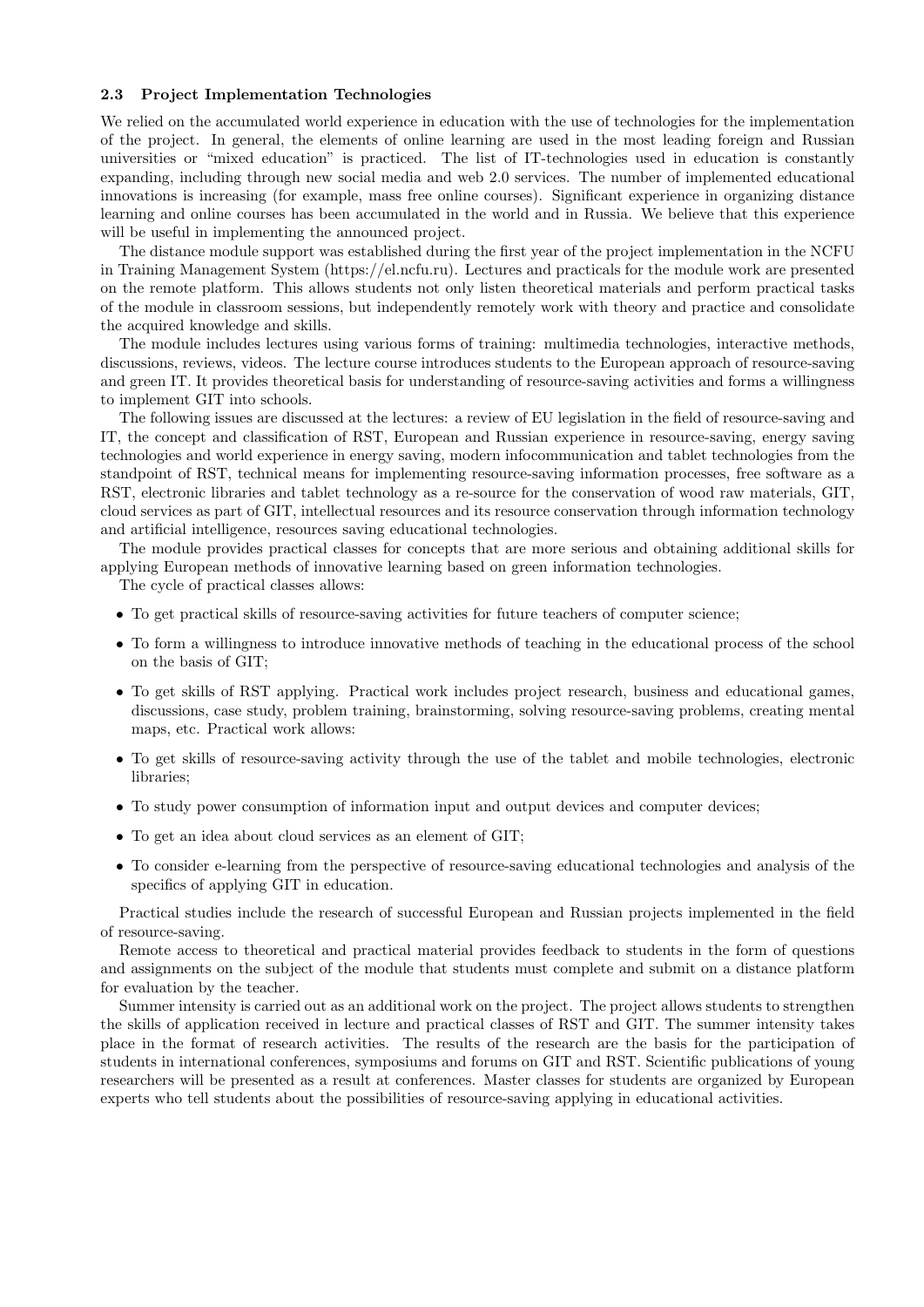Practical skills, were acquired by students, will be applied in the training of schoolchildren in the summer IT-school and in pedagogical practice. Future teachers of computer science, working with schoolchildren in the IT-school, will be able to apply their experience in the field of RST and GIT, will carry out joint projects with schoolchildren, will organize round tables and discussions, will participate in webinars and teleconferences about resource-saving topics. Group research projects of students and schoolchildren will be presented as a results of the summer school. In the long term, the acquired competences can be applied by bachelors when writing scientific articles, bachelor's work or master's thesis. These skills will allow young teachers to introduce European methods of innovative education based on GIT into the educational process of schools, as well as to apply RST in their further professional activities, including with the goal of creating an international partnership.

A virtual platform for organizing of a distance information support of the educational process, as well as, access to all module materials and feedback to students is created within the module. The virtual platform of the module of pedagogical and methodological materials allows students to have online access 24/7 to all the teaching materials of the module, provides an opportunity to share the results of applied research and experimental teaching work for students and teachers on the topic's module. In the future, coordination of the work of thematic seminars, round tables, conferences on the project will be carried out on the platform. The platform will provide telecommunications support for the activities of the professionals network. In addition, the training materials for the project will be presented on the platform in electronic form (in English and Russian) in the future.

Thus, the virtual platform promotes the European traditions and experience of RST and GIT through the Internet. Module development is becoming available to the entire world. The virtual platform will allow widely distribute information among the Russian-speaking population, since, at the present time, such information about the European experience in the field of resource conservation is not enough. Unfortunately, RST are practically not used in Russian educational organizations.

#### 3 Conclusion and Expected Results

The successful implementation of this project will contribute to an increase of the graduates number (bachelors of teacher education) who will receive special competencies in the field of resource-saving information technologies and will be able to apply advanced European experience of the green technologies using in their professional pedagogical activities.

Introduction of green technologies and world experience of resource-saving in educational organizations will lead to the resource-saving culture for the younger generation of Russia. Successful implementation of the project will help to increase the competitiveness of pedagogical education graduates, expand their mobility and orientation not only on the Russian, but also on the world labor market for further employment. At the present stage of economic relations development, one of the most important tasks is the maximum economy and rational use of all types of resources, further improvement of existing technologies and the rapid development of innovative RST, including, we believe, educational ones. Graduates will be ready to introduce educational programs that are competitive in the international market of educational services.

## References

- [1] Green technologies in identification systems of transport telecommunication networks / Linets G., Mezentseva Ok., Fomin L.// collection of materials of the International Conference on Information and Digital Technologies, IDT 2015 - IEEE 7222973, pp. 215-222.
- [2] Green information technology. A sustainable approach / edited by Mohammad Dastbaz, Colin Pattinson and BabakAkhgar. Boston, 2015, p. 348 - ISBN: 978-0-12-801379-3.
- [3] The State Program of the Russian Federation "Energy Saving and Increasing of Energy Efficiency for the Period to 2020" - URL: http://www.biointernational.ru/sites/default/files/2446.pdf 2018/04/24.
- [4] The project "Resource Saving. Choosing the future ... ", Omsk URL: http://www.ecopolicy.ru/main.php?id=11type $d = 137$ cnt = 2642018/04/10.
- [5] The project "Resource Saving (Energy)" URL: http://docplayer.ru/37099593-Proekt-resursosberezhenieenergiya.html 2018/05/13.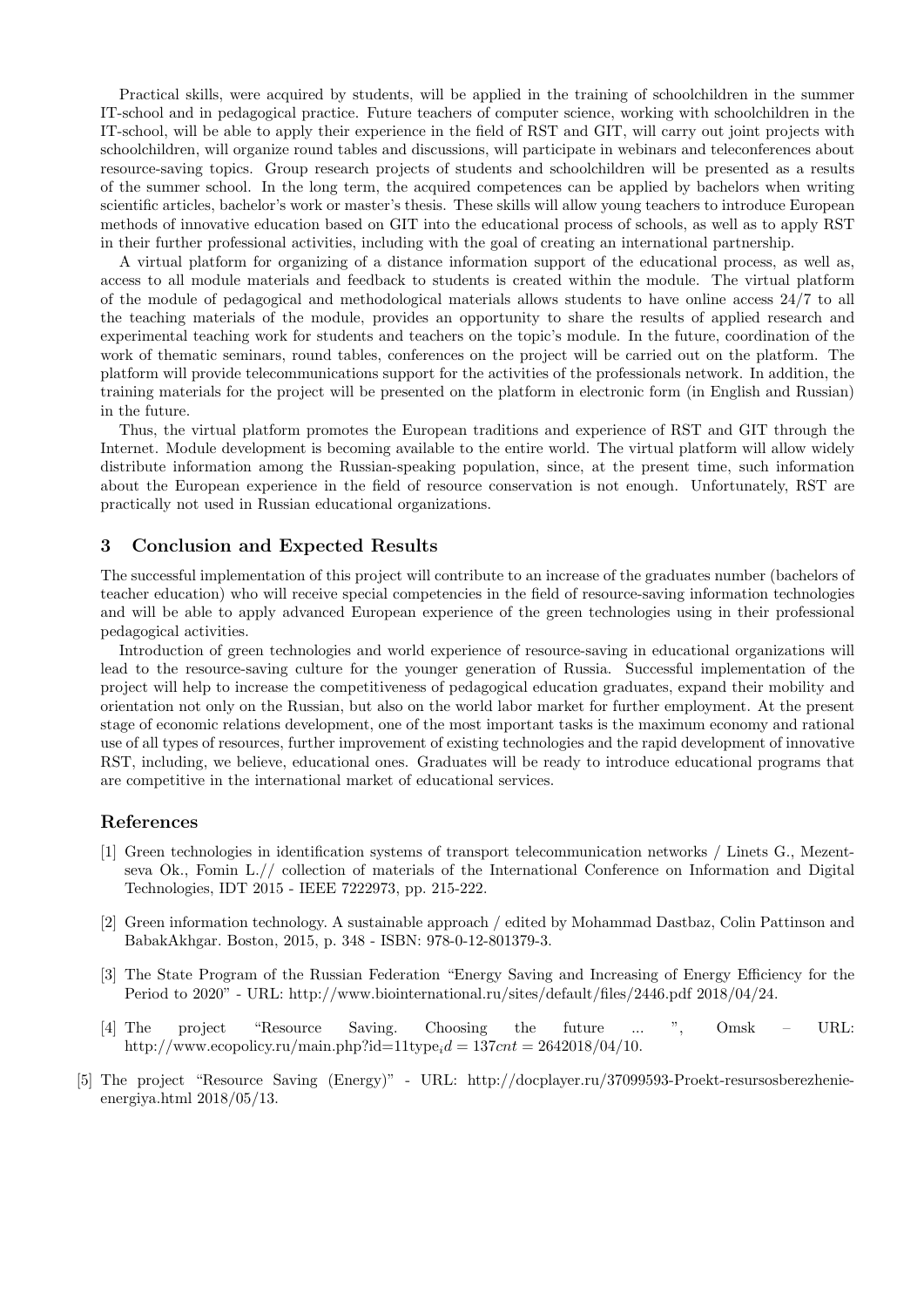- [6] Konopko E., Pankratova O. Modeling of the process of preparing of future informatics teachers for resourcesaving activities based on the European experience / International scientific journal "Modern Information Technologies and IT Education", [S.l.], v. 13, n. 4, pp. 134-140, dec. 2017. ISSN 2411-1473. URL: http://sitito.cs.msu.ru/index.php/SITITO/article/view/316. doi: https://doi.org/10.25559/SITITO.2017.4.508.
- [7] Pankratova O. Electronic educational resources as an educational component of the information educational environment of the university.  $//$  Pedagogical Informatics.  $-2011. - n. 2. - pp. 28-33.$
- [8] Konopko E. Computer testing as an element of pedagogical diagnostics for bachelors in a university. Science. Innovations. Technologies. 2007. n. 52. pp. 25-29.